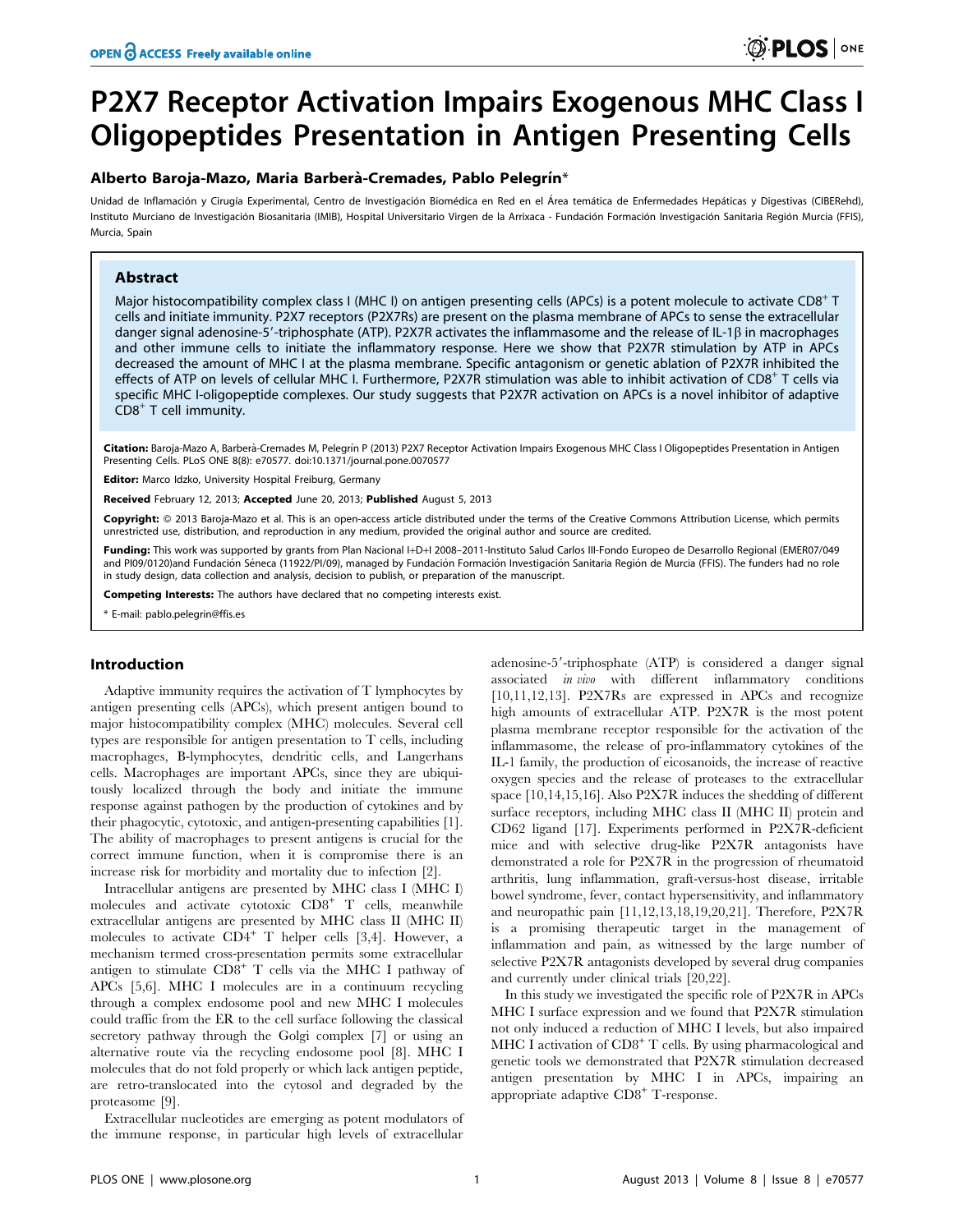

Figure 1. Expression of MHC I is decreased by P2X7R activation. (A) BMDM were transiently incubated during 30 min with ATP (5 mM), ADP (0.1 mM), ADO (0.1 mM), POM1 (0.1 mM), APCP (10 μM), apyrease (3 U/ml) and further incubated 2 h without stimulation in physiological buffer before staining for surface MHC I molecules. (B) BMDM from WT (black bars) or P2X7R deficient mice (white bars) were transiently treated with ATP (5 mM, 30 min) in the presence or absence of specific P2X7R antagonist A438079 (50 mM) and further incubated 2 h without ATP in physiological buffer or incubated with 5 µg/ml of Brefeldin A during 180 min before staining for surface MHC I. (C) BMDM were transiently incubated with ATP (5 mM, 30 min) in the presence of the protease inhibitor E64 (100 µM), the proteasome inhibitor MG132 (50 µM), the broad-range metalloproteinase inhibitor GM6001 (0.5 μM) or the zinc chelator TPEN (50 μM) added 10 min before and during ATP application, then the cells were further incubated 2 h without stimulation in physiological buffer before staining for surface MHC I. (D) Total (intracellular and surface) MHC I detection from BMDM treated as in (B) was measured by cell permeabilization. In all panels cells were stained with APC-conjugated anti-MHC I antibody on ice for 30 min and then analyzed by flow cytometry ( $n = 4-9$  independent experiments). Percentages of normalized mean intensity fluorescence (MFI) values were calculated respect to untreated cells; a denotes  $p<0.05$  vs resting condition; b denotes  $p<0.05$  vs ATP treated cells. doi:10.1371/journal.pone.0070577.g001

#### Materials and Methods

#### Animals

Mice were maintained in a pathogen-free, humidity- and temperature-controlled environment with 12 h light-dark cycles and free access to food and drinking water. All animal used in this work was in accordance with the Spanish national (RD 1201/2005 and Law 32/2007) and EU (86/609/EEC and 2010/63/EU) legislation. According to legislation cited above, local ethics committee review or approval is not needed, since as explained in the methods mice were euthanized by  $CO<sub>2</sub>$  inhalation and used to obtain bone marrow or spleen; no procedure was undertaken which compromised animal welfare.

C57 BL/6 (wild type, WT) mice were purchased from Harlan. P2X7R-deficient mice  $(P2X7R^{-7})$  were purchased from Jackson [23] and OT-Ixrag- $I^{-/-}$  mice (OT-I) were kindly provided by Dr. D. Sancho. Both mice were in C57 BL/6 background. For all experiments, males and females mice between 8–10 weeks of age bred under SPF conditions were used to obtain the bone marrow or spleen cells.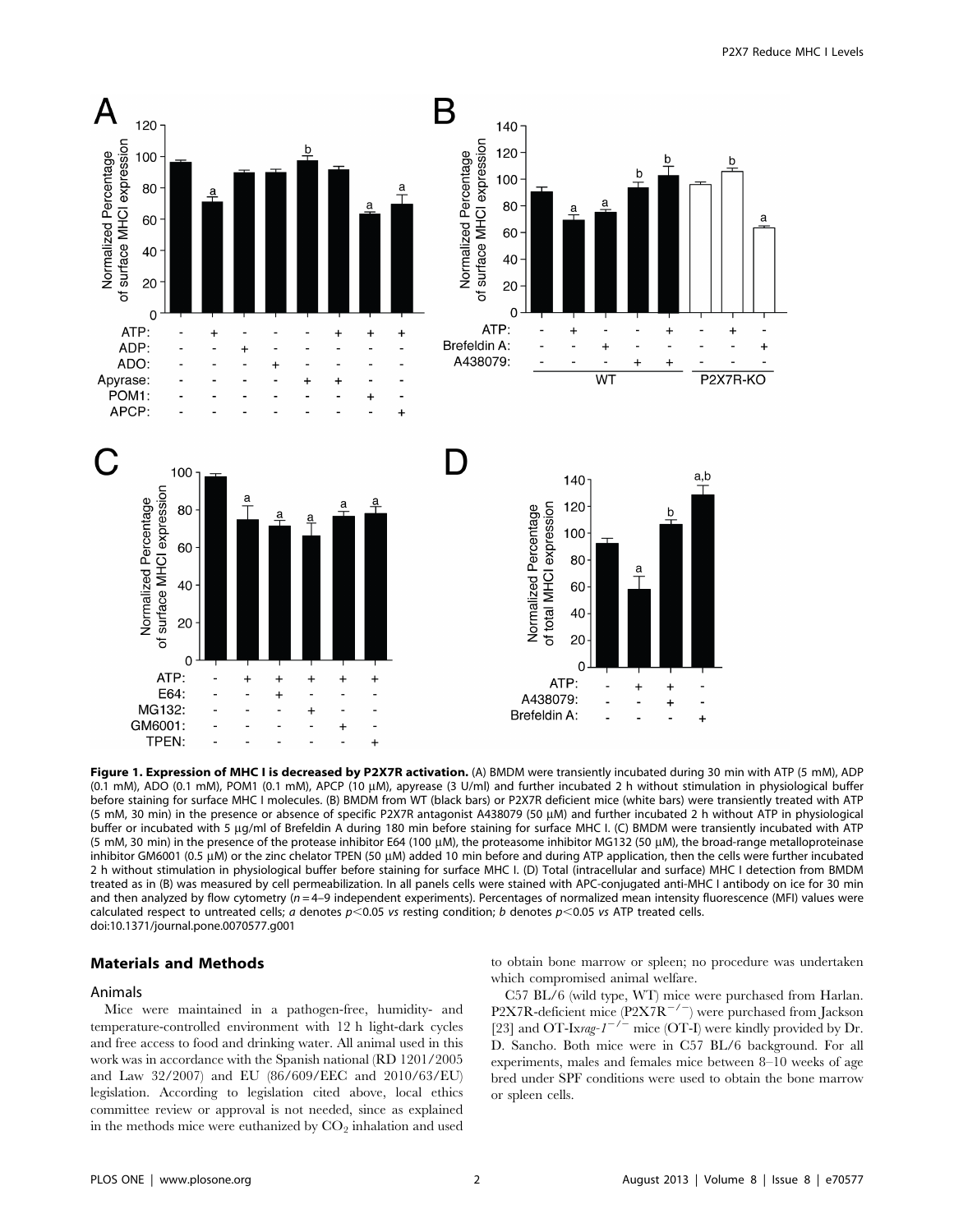

Figure 2. Activation of P2X7R did not affect peptide uptake into macrophages. (A) BMDM treated or not with ATP (30 min, 5 mM) were further incubated 45 min with OVA<sub>257–264</sub>-FITC in presence of 5 µg/ml brefeldin A and then analyzed for peptide uptake by flow cytometry. Percentages of number of FITC positive cells are represented. Peptide incubation at  $4^{\circ}$ C was carried out as positive control;  $n=6$  independent experiments. (B) BDMD treated as in A were examined by fluorescent microscopy. Representative pictures are shown from three independent experiments; a denotes  $p<0.05$  vs resting condition; b denotes  $p<0.05$  vs ATP treated cells. doi:10.1371/journal.pone.0070577.g002

#### Reagents and Buffers

The restricting  $K^b$  class I peptide OVA 257–264 (SIINFEKL) (OVA257–264) was from AnaSpec and the fluorescein isothiocyanate-conjugated OVA 257-264 peptide  $(OVA<sub>257-264</sub>-FITC)$  was synthesized by GenScript. PE conjugated anti-mouse MHC I(H- $2K^b$ )pOVA 257–264 and APC conjugated anti-mouse MHC-I (H-2k<sup>b</sup>) were from eBioscience, mouse seroblock FcR antibody from AbD Serotec, AlexaFluor 488 conjugated anti-mouse F4/80 from Caltag Laboratories and PE conjugated anti-mouse  $IFN\gamma$  from BD Bioscience. Escherichia coli LPS serotype 055:B5, ATP, MG132, etoposide, apyrase, pan-caspase inhibitor (Q-VD-OPh) and Brefeldin A were purchased from Sigma-Aldrich. Recombinant mouse IL-4 was from BD; caspase-3 inhibitor I (Ac-DEVD-CHO), GM6001 and E64 protease inhibitor from Calbiochem. P2X7R antagonists A438079 or A740003, the ecto-NTPDase inhibitor sodium polyoxotungstate (POM1), the ecto- $5'$ -nucleotidase inhibitor adenosine  $5'$ - $(\alpha, \beta$ -ethylene)diphosphate (APCP) and N,N,N',N'-Tetrakis(2-pyridylmethyl)ethylenediamine (TPEN) from Tocris. The composition of the physiological buffer used in the experiments (Et) was (in mM): NaCl 147, HEPES 10, D-glucose 13, KCl 2,  $CaCl<sub>2</sub>$  2 and  $MgCl<sub>2</sub>$  1; pH 7.4. In some experiments, an Et-buffer containing no added  $CaCl<sub>2</sub>$  and supplemented with 1 mM EGTA (Et-EGTA buffer) was used.

# Preparation of Mouse Bone Marrow-derived Macrophages, Dendritic Cells and Splenocytes

Bone marrow-derived macrophages (BMDMs) were obtained from leg bones of mice euthanized by  $CO<sub>2</sub>$  inhalation. Femurs and tibia were removed, the bone marrow was flushed out and resuspended in DMEM (Lonza) supplemented with 25% of L929 medium, 15% fetal calf serum (FCS, Invitrogen), 100 U/ml penicillin/streptomycin (Lonza), and 1% L-glutamine (Lonza), plated onto 150-mm dishes, and cultured at  $37^{\circ}$ C in the presence of 5% CO2. After 7 days, the resulting BMDMs were detached with cold PBS, replated into 96-, 24-, 12- or 6-well plates at a confluence of  $0.42 \times 10^6$  cells/cm<sup>2</sup>, and used the following day. The macrophage purity of these preparations was usually higher than 90% as routinely checked by flow cytometry with antigen specific F4/80 staining. Macrophage differentiation to phenotype M1 or M2 was performed as described before [24]. Bone marrowderived dendritic cells (DCs) were obtained as BMDMs, but culturing bone marrow cells without L929 supplementation, but with 20 ng/ml of recombinant murine GM-CSF (PreProtech) for 6 days, and then with 500 U/ml of recombinant murine  $TNF\alpha$ (Sigma-Aldrich) for two days. Splenocytes from OT-I mice were obtained by mechanical spleen disaggregation in a gentle-MACSTM Dissociator (Miltenyi Biotech).

# Membrane MHC I Quantification

BMDM in 12-well plates were washed and incubated 30 min at  $37^{\circ}$ C in Et-buffer with 5 mM of ATP, in presence or absence of P2X7R antagonist A438079. After the incubation, cells were washed and medium was replaced with Et and incubated 2 hours more at  $37^{\circ}$ C in the presence of 5% CO<sub>2</sub>. Other wells were treated with  $5 \mu g/ml$  of Brefeldin A during all the process. To stain surface MHC I (H-2K<sup>b</sup>), cells were washed and detached using cold PBS with 2 mM EDTA. Cells were first incubated with mouse seroblock FcR and then stained with anti-MHC I (H-2K<sup>b</sup>) APC conjugated for 30 min at  $4^{\circ}$ C. Finally, cells were washed and fixed with 4% p-formaldehyde (PFA) in PBS. Other samples were used to determine total MHC I by intracellular staining. For these experiments, fixed cells were permeabilized with Perm/Wash buffer (BD Biosciences) for 15 min at  $4^{\circ}$ C and then stained with anti-MHC I ( $H$ -2 $K^b$ ) APC. All samples were subjected to flow cytometry analysis using a BD FACSCanto flow cytometer (BD) and FACSDiva software (BD) by gating for BMDM cells based on FSC versus SSC parameters.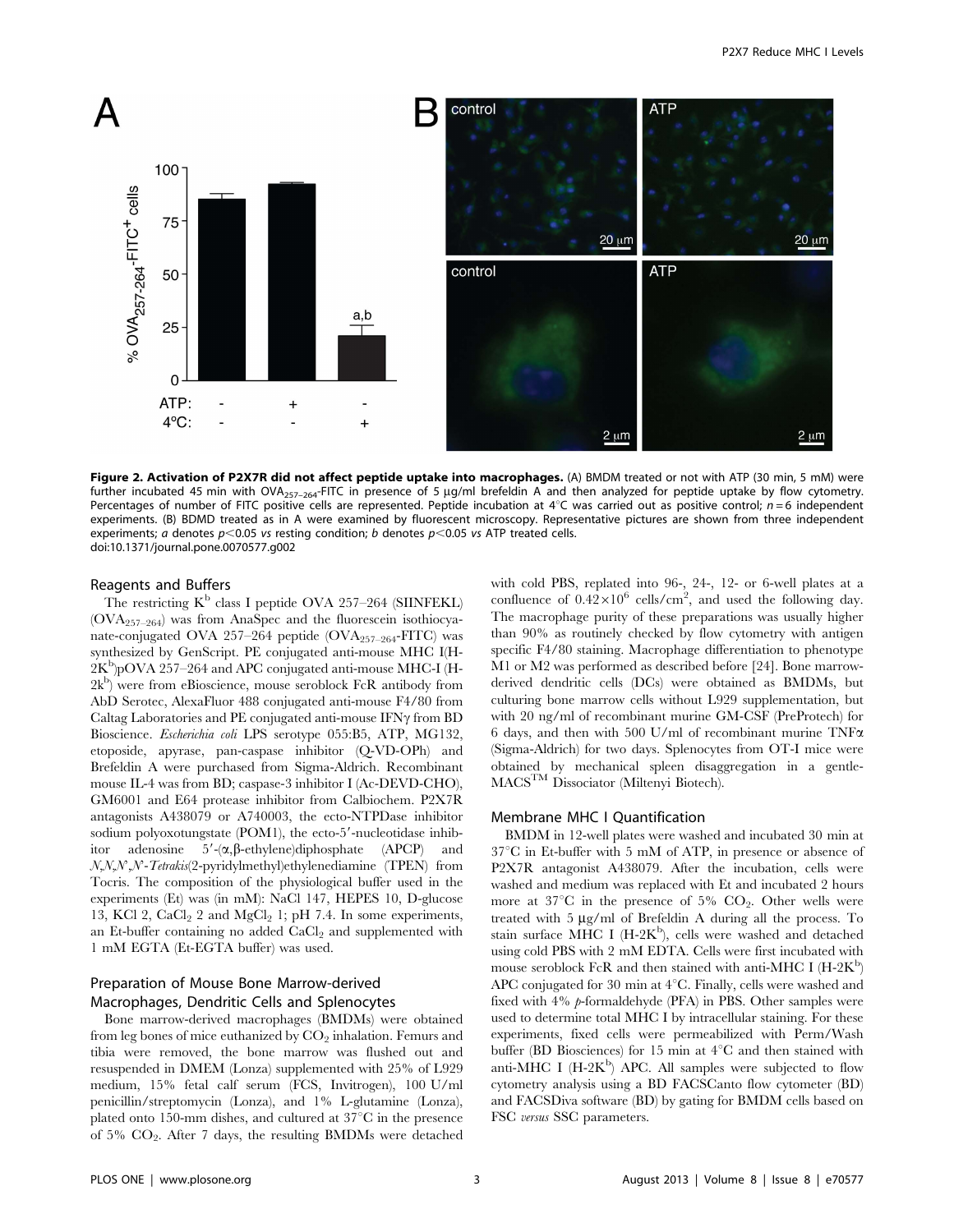

Figure 3. Extracellular ATP-dependent P2X7R activation impairs peptide presentation. (A) Representative flow cytometry of BMDM incubated 2 h with OVA<sub>257-264</sub> and stained with anti-MHC I(H-2K<sup>b</sup>)pOVA<sub>257-264</sub>-PE conjugated antibody. The white histogram represent no peptide incubation, the grey histogram shows cells treated with ATP 5 mM during 30 min before peptide incubation and the black histogram corresponds with peptide incubation without ATP treatment. (B) BMDM were treated with increasing concentrations of ATP during 30 min before peptide incubation (black bars). Controls for OVA<sub>257–264</sub> presentation were done by peptide incubation at 4°C or in presence of 5 µg/ml of Brefeldin A or with no OVA<sub>257–264</sub> (white bars); n = 3–10 independent experiments; a denotes p < 0.05 vs resting condition; b denotes p < 0.05 vs 5 mM ATP treated cells; c denotes  $p$ <0.05 vs 3 mM ATP treated cells. (C) BMDM were treated with 5 mM ATP during different times, and then subjected to peptide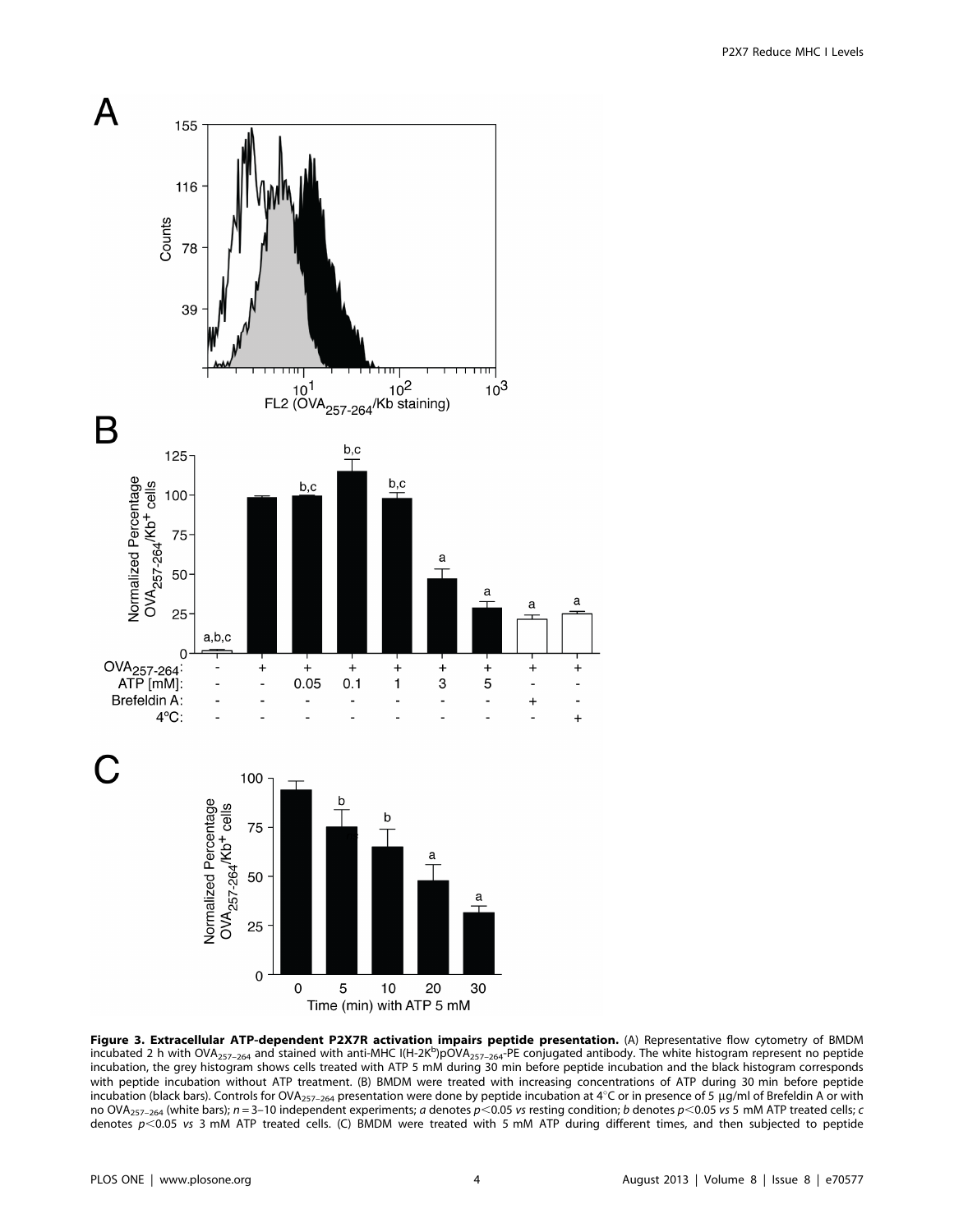presentation;  $n = 3-13$  independent experiments; a denotes  $p < 0.05$  vs 0 min incubation time; b denotes  $p < 0.05$  vs 30 min ATP treatment. In all experiments, after OVA<sub>257–264</sub> incubation, presentation was analyzed by staining of surface OVA<sub>257–264</sub>/K<sup>b</sup> complexes. Percentages of normalized number of presenting OVA<sub>257–264</sub> cells were calculated respect to OVA<sub>257–264</sub> presentation in the absence of ATP (control conditions) are represented in all graphs.

doi:10.1371/journal.pone.0070577.g003

#### Detection of MHC I-OVA<sub>257-264</sub> Complexes

BMDM in 12-well plates were washed and incubated from 5 to  $30$  min at  $37^{\circ}$ C in Et-buffer with different concentrations of ATP. When indicated in the text, different inhibitors were added together with ATP. After the incubation, cells were washed and medium was replaced with Et containing 1.5  $\mu$ g/ml of OVA<sub>257</sub>- $_{264}$  and cells were incubated for further 2 h at  $37^{\circ}$ C in the presence of 5%  $CO_2$ . To stain surface  $OVA_{257-264}/K^b$  cells were washed, detached and stained as above using anti-MHC I(H- $2K^b$ )pOVA<sub>257-264</sub> PE. Flow cytometry analysis was carried out in a BD FACSCanto flow cytometer (BD) and FACSDiva software (BD) by gating for BMDM cells based on FSC versus SSC parameters.

#### CD8<sup>+</sup> T cell Activation Assay

BMDM in 96-well plates were washed and incubated 30 min at  $37^{\circ}$ C in Et-buffer with 5 mM ATP followed by OVA<sub>257–264</sub> peptide as explained above. After incubation with  $OVA_{257-264}$ peptide, BMDMs were co-incubated with  $1\times10^{5}$  OT-I splenocytes for 6 h in the presence of 5  $\mu$ g/ml of Brefeldin A at 37<sup>°</sup>C with 5%  $CO<sub>2</sub>$ . Splenocytes were then collected, washed, fixed with  $4\%$  PFA and permeabilized with Perm/Wash buffer (BD Biosciences) for 15 min at  $4^{\circ}$ C. Splenocytes were stained with PE conjugated anti-IFN $\gamma$  for 30 min at 4 $\degree$ C and analyzed by flow cytometry as above, by gating OT-I splenocytes based on FSC versus SSC parameters.

## OVA257–264 Uptake

 $\Delta$ 

BMDM cultured in 12 well plates were incubated 2 h with  $5 \mu g/ml$  brefeldin A. Then cells were treated or not with ATP 5 mM for 30 min and incubated 45 min with 5  $\mu$ g/ml OVA<sub>257–</sub>  $_{264}$ -FITC at 37<sup>o</sup>C in the presence of brefeldin A. BMDM were gated based on FSC versus SSC parameters and analyzed by flow cytometry to determine fluorescent peptide uptake using a BD FACSCanto flow cytometer (BD). Similarly, BMDM cultured on poly-L-lysine coverslips were treated as above. After peptide incubation, coverslips were fixed with 4% PFA, washed and inverted onto microscope slides with Fluoroshield containing DAPI (Sigma-Aldrich). Fluorescent microscopy images were collected using a Plan Apo VC 60x/1.40 objective with immersion oil in a Nikon Eclipse Ti microscope using 387 nm/447 nm and 472 nm/520 nm filter sets.

## Cell Death Measurements

The release of lactate dehydrogenase (LDH) was measured using the Cytotoxicity Detection kit (Roche) following the manufacturer's instructions, and expressed as percent of total cell LDH content. This determination was used to measure macrophage cell death after 30 min of incubation with ATP in the presence or absence of different inhibitors followed by 2 h of culture, the same conditions where we found the reduction of MHC I. The determination of cell death after 30 min of incubation with ATP followed by 16 h of macrophage culture was determined as the percentage of propidium iodide (PI, 250 ng for 5 min) positive cells per well. PI fluorescence was captured using a CFI Plan Fluor DLL  $10\times/0.30$  objective in a Nikon Eclipse Ti microscope using 543 nm/593 nm filter set.

# Quantitative Reverse Transcriptase–polymerase Chain Reaction (RT-PCR) Analysis

BMDM in 12 well plates were incubated 30 min in the presence or absence of ATP (5 mM), then washed with PBS, followed by incubation for 2 h with  $1 \mu g/ml$  LPS or vehicle. After LPS



B

were treated with 50 µM of specific P2X7-receptor antagonist A438079 or A740003 10 min before and during ATP (5 mM) incubation;  $n = 3-4$ independent experiments. (E) BMDM from P2X7R deficient mice (P2X7R-KO, white bars) were compared with wild type BMDM (WT, black bars);  $n=4-$ 5 independent experiments Percentages of normalized number of presenting OVA257–264 cells were calculated respect to OVA257–264 presentation in the absence of ATP (control conditions) are represented in all graphs; a denotes  $p$ <0.05 vs resting condition; b denotes  $p$ <0.05 vs ATP treated cells. doi:10.1371/journal.pone.0070577.g004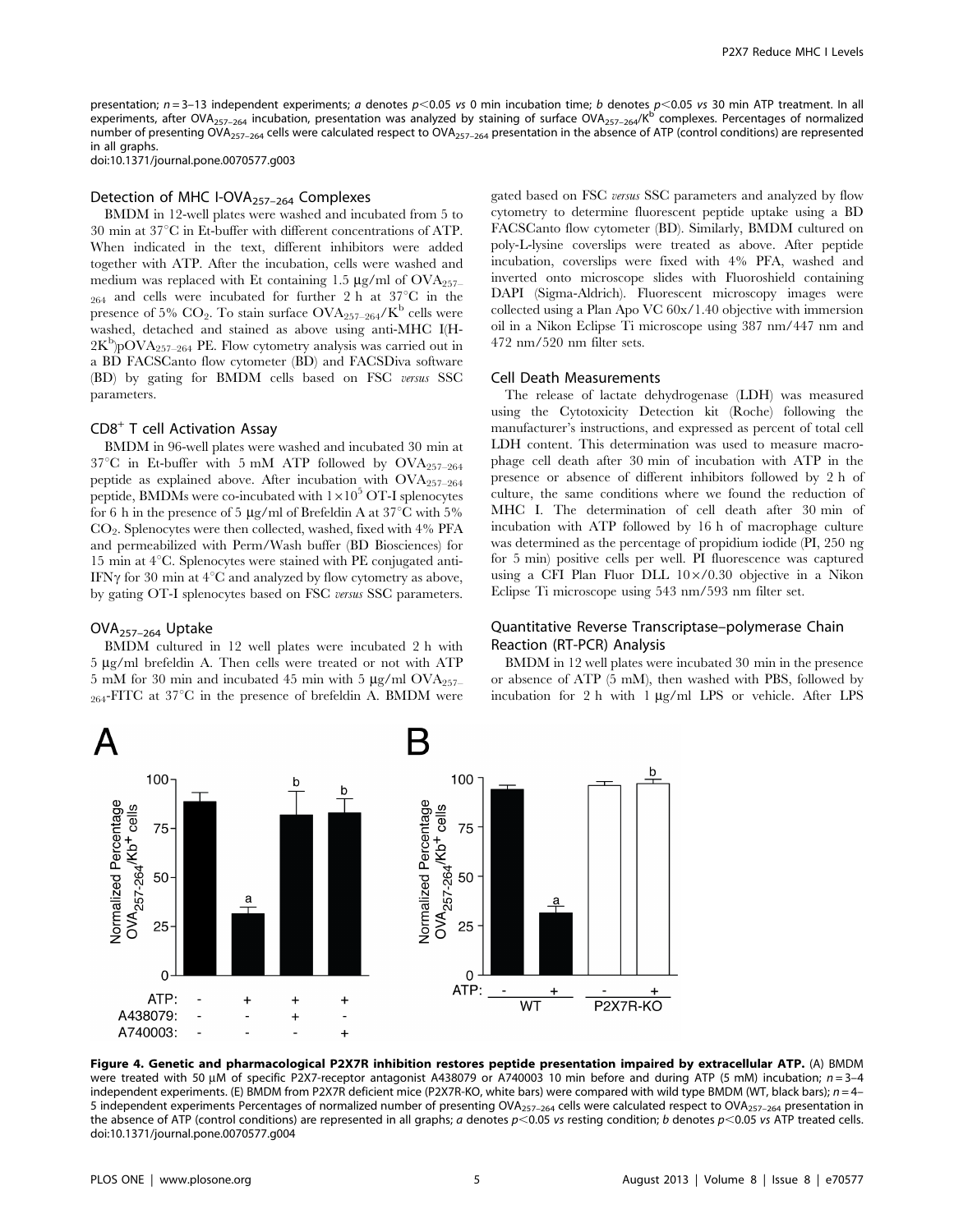

Figure 5. Cell death and intracellular Ca<sup>+2</sup> are not implicated in ATP-dependent impaired presentation. (A) Presence of LDH in BMDM culture medium from resting conditions or incubated with ATP (5 mM, 30 min) or with the apoptotic inducer etoposide (10 µg/ml) and treated or not with 50 μM of specific P2X7R antagonists (A438079 or A740003), 50 μM of the pan-caspase inhibitor (Q-VD-OPh) or 50 μM of the caspase-3 inhibitor (Ac-DEVD-CHO). Results are expressed as percentage of LDH activity respect to total cellular LDH activity;  $n = 3-7$  independent experiments. (B) Percentage of propidium iodide (PI) positive macrophages after stimulation with a transient ATP application (5 mM, 30 min) and further culture for 16 h without ATP or incubated with etoposide (10  $\mu$ g/ml) for 12 h; n = 3 independent experiments. (C) Relative gene expression for *II1b* and Tnfa measured by qPCR in macrophages treated with a transient ATP stimulation (5 mM, 30 min) and then further activated with LPS (1 µq/ml) for 2 h. Data is normalized to GAPDH and presented as relative values to LPS untreated cells;  $n = 3$  independent experiments. (D) BMDM from WT mice were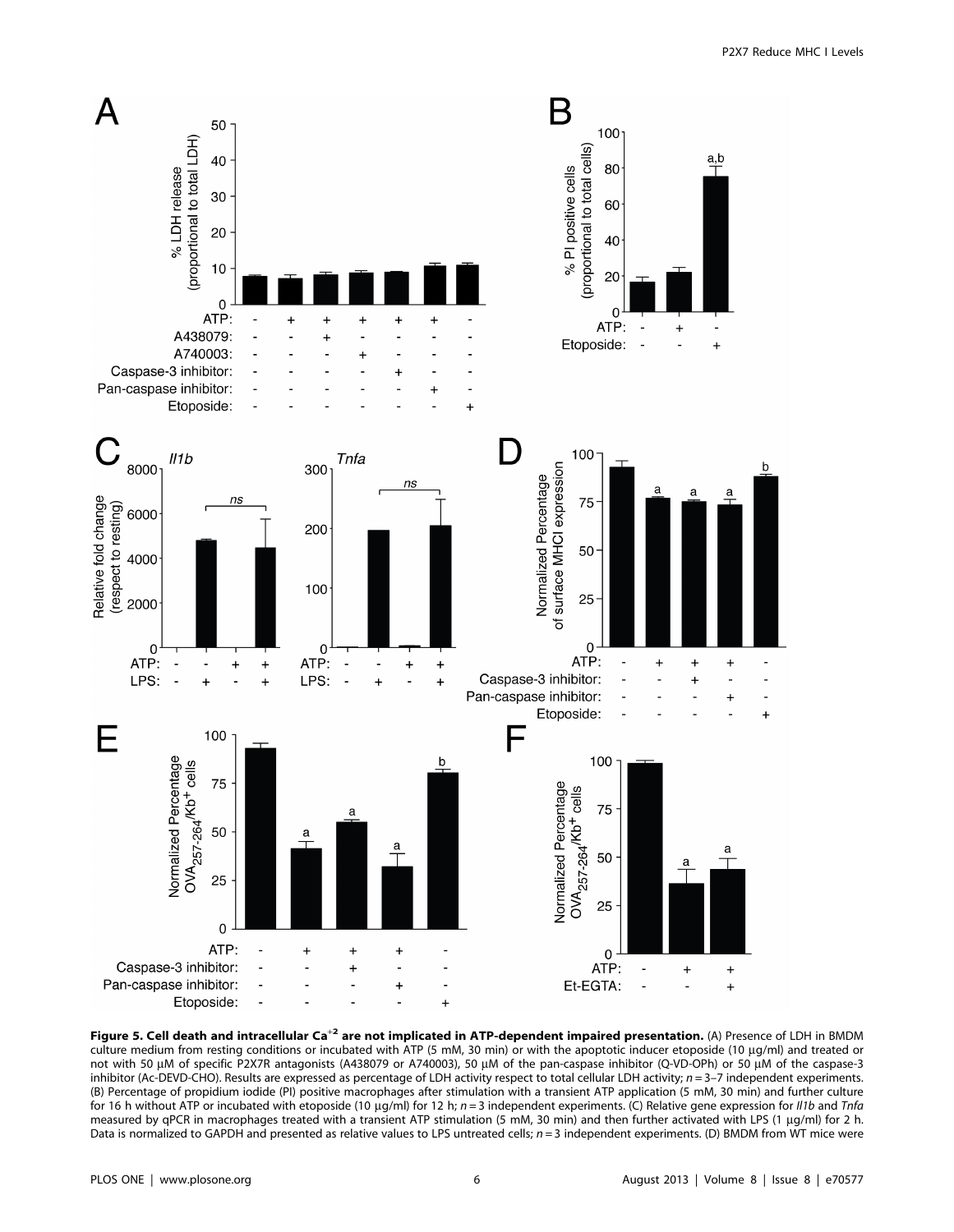incubated with etoposide (10 µg/ml) for 2 h or with a transient ATP stimulation (5 mM, 30 min) in presence or absence of the pan-caspase inhibitor Q-VD-OPh (50 µM) or the caspase-3 inhibitor Ac-DEVD-CHO (50 µM), washed and further incubated for 2 h without ATP stimulation but with the presence of caspase inhibitors. Cells were stained with APC-conjugated anti-MHC I antibody and then analyzed by flow cytometry,  $n = 4$  independent experiments. Percentages of normalized mean intensity fluorescence (MFI) values shown were calculated respect to untreated cells. (E–F) Staining of surface OVA<sub>257–264</sub>/K<sup>b</sup> complexes in resting BMDM or incubated with etoposide (10 µg/ml) for 2 h or with a transient ATP stimulation (5 mM, 30 min) and treated or not with 50 µM of pan-caspase inhibitor (Q-VD-OPh), 50 µM of caspase-3 inhibitor (Ac-DEVD-CHO) (E) or with calcium free buffer (Et-EGTA, F);  $n = 3-5$  independent experiments for E-F. Percentages of normalized number of presenting OVA<sub>257–264</sub> cells were calculated respect to OVA<sub>257-264</sub> presentation in the absence of ATP (control conditions); a denotes p<0.05 vs resting condition; b denotes p<0.05 vs ATP treated cells. doi:10.1371/journal.pone.0070577.g005

stimulation, total RNA was extracted using the RNeasy Mini kit (Qiagen), followed by reverse transcription using iScript cDNA Synthesis (Bio-Rad) with oligo(dT). The mix SYBR Premix ExTaq (Takara) was used for quantitative PCR in iCycler MyiQ thermocycler (Bio-Rad). Specific primers for quantitative PCR were purchased from Qiagen (QuantiTech Primer Assays). Relative gene expression levels were calculated using the  $2^{-\Delta\Delta Ct}$ method normalized to GAPDH expression level for each treatment and the fold increase in gene expression was relative to resting (non LPS) condition.

#### Statistical Analysis

All data are shown as mean values and error bars represent standard error (s.e.m.) from the number of assays indicated in the figure legends. The comparisons among the groups were made using one-way analysis of variance and Bonferroni's test using Prism software (Graph-Pad Software, Inc.).  $p$  value was considered significant if  $p<0.05$ ;  $p>0.05$  not significant (ns).

## Results

# P2X7R Activation Induces a Decrease of Surface MHC I Protein



We found that ATP treatment of macrophages resulted in a significant decrease of the mean fluorescent intensity (MFI) of extracellular membrane MHC I staining measured by flow

Figure 6. Inhibition of presentation induced by P2X7R activation is found in different macrophages states and DCs. Resting macrophages, classically activated (M1) macrophages with 1  $\mu$ g/ml LPS and 20 ng/ml IFN<sub>Y</sub> for 4 h, alternatively activated (M2) macrophages with 20 ng/ml IL-4 for 4 h and DCs were assayed for presentation after being treated (white bar) or not (black bar) with 5 mM ATP for 30 min;  $n = 3-10$  independent experiments. Percentages of normalized number of presenting OVA<sub>257-264</sub> cells are represented in all graphs as assessed by staining of surface OVA $_{257-264}$ /K<sup>b</sup> complexes with anti-MHC I(H-2K<sup>b</sup>)pOVA<sub>257-264</sub>-PE conjugated antibody and were calculated to the maximum value of  $OVA<sub>257–264</sub>$  presentation in the absence of ATP (control conditions); a denotes  $p$ <0.05 vs resting condition of each macrophage state. doi:10.1371/journal.pone.0070577.g006

cytometry (reduction of  $21.16 \pm 5.432\%$ ,  $n = 9$ ; Fig. 1A). This decrease was reverted when ATP was degraded by apyrase treatment and appears specific for ATP nucleotide, since it was not observed when macrophages were incubated with ADP or adenosine (Fig. 1A). Furthermore, the inhibition of NTPDase with POM1 or 5'-ectonucleotidase using APCP did not impair the decrease of MHC I induced by ATP (Fig. 1A). All these evidences suggest that ATP was not acting after degradation in the form of ADP or adenosine. This effect appears dependent on P2X7R activation since it was abolished when the specific P2X7R antagonist A438079 was incubated together with ATP or when ATP was applied to macrophages derived from P2X7R deficient mouse (Fig. 1B). As a control, brefeldin A, which impairs delivery of MHC I molecules from the ER to the plasma membrane, was able to induce a decrease of membrane MHC I in both WT and P2X7R deficient macrophages (reduction of  $15.36 \pm 4.173\%$  and  $32.25\pm3.247\%$  in WT and P2X7-KO respectively,  $n = 8$ , Fig. 1B).

As shown in Fig. 1C, the decrease of extracellular MHC I appears independent on metalloproteinase activity, as the broadspectrum metalloproteinase inhibitor  $GM6001$  and the  $Zn^{2+}$ chelator TPEN did not restore surface MHC I. Similarly, inhibition of lysosome protein degradation by using a broad cathepsin cysteine protease inhibitor (E64) or proteasome blocking by using MG132 did not affect surface MHC I reduction caused by ATP stimulation (Fig. 1C).

We then measured total cellular MHC I content by permeabilizing the cell membrane to explore if P2X7R was inducing an intracellular accumulation of MHC I. ATP treatment also resulted in a reduction of total MHC I, whereas brefeldin A treated cells presented significantly higher amounts of total MHC I (Fig. 1D). Specific P2X7R antagonist A438079 inhibited ATP induced reduction of total MHC I (Fig. 1D).

# Extracellular ATP Impairs MHC I Peptide Presentation in APCs through P2X7R Activation

We next asked whether the presence of extracellular ATP could also induce a reduction of extracellular MHC I-oligopeptide complexes presentation. We first demonstrated that P2X7R stimulation did not affect antigen peptide uptake. Antigen uptake was measured by using FITC label  $OVA_{257-264}$  peptide. As shown in Figure 2A, the number of  $OVA_{257-264}$ -FITC positive cells treated or not with extracellular ATP was not different, and was significantly higher compared to control macrophages incubated at  $4^{\circ}$ C with the peptide to impair active uptake. Fluorescence microscopy also confirmed this result and images showed no difference in peptide loading or localization in cells treated or not with ATP (Fig. 2B).

However, detection of the complex MHC I: $\text{OVA}_{257-264}$  by flow cytometry, demonstrate that 5 mM ATP reduced OVA257–264 peptide presentation through MHC I to  $\sim$  65% (Fig. 3A and B). This reduction was higher than the reduction of total or surface MHC I induced by the same concentration of ATP. Extracellular ATP inhibited  $\text{OVA}_{257-264}$  presentation in a concentration and time dependent manner, being statistically significant with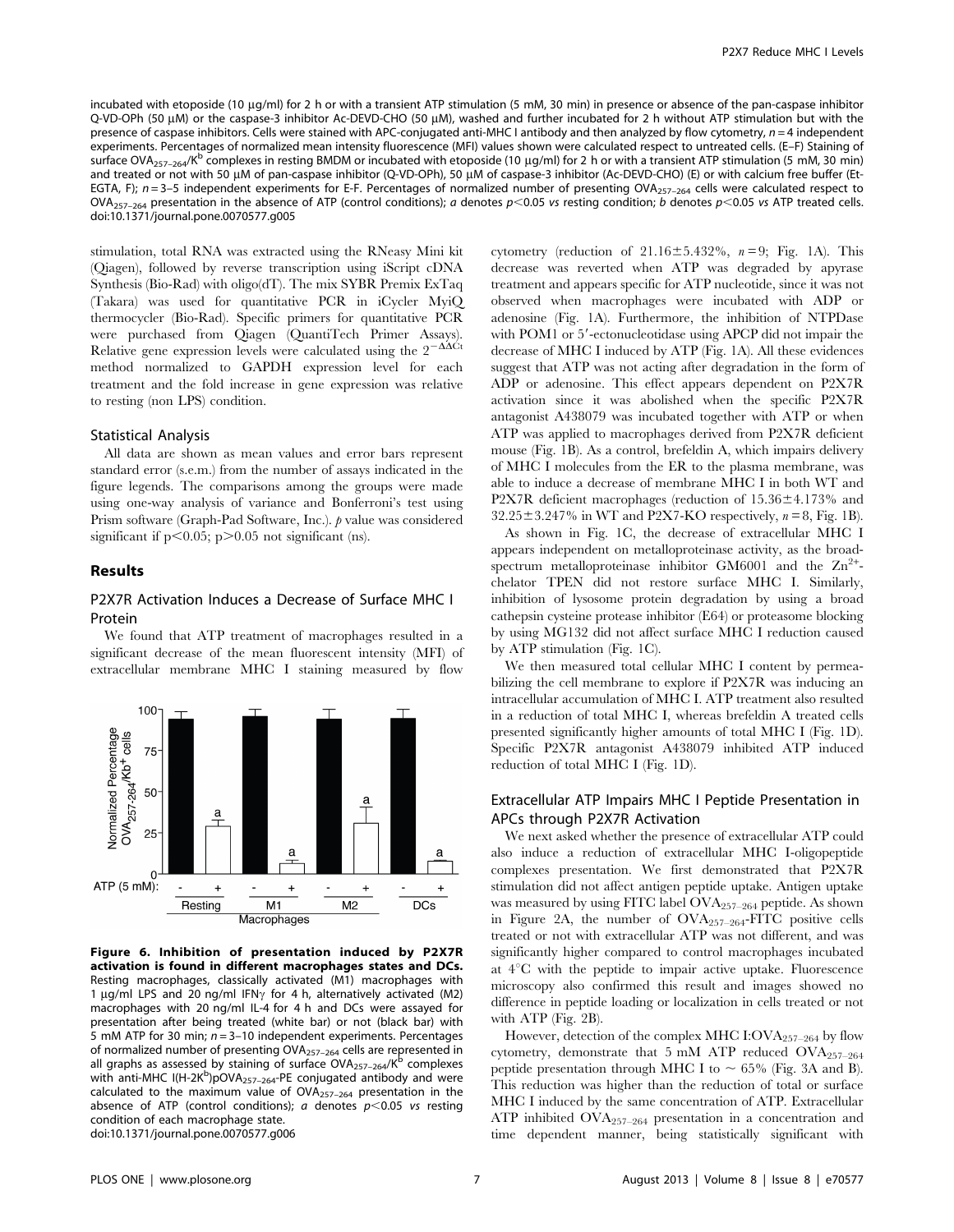

Figure 7. P2X7R activation in BDMD impairs activation of CD8<sup>+</sup> T cells. (A) MHC I presentation of OVA<sub>257-264</sub> to OT-I CD8<sup>+</sup> T cells by BMDM. BMDM were treated or not with 50 µM of specific P2X7R antagonist A438079 or A740003 10 min before and during ATP (5 mM) incubation;  $n = 3-7$ independent experiments. (B) MHC I presentation of OVA<sub>257–264</sub> to OT-I CD8<sup>+</sup> T cells by BMDM from P2X7R deficient mice (P2X7R-KO, white bars) were compared with wild type BMDM (WT, black bars);  $n = 5-8$  independent experiments. Percentages of number of IFN $\gamma$  positive OT-I cells respect total of splenocytes are represented in all graphs as analyzed by flow cytometry; a denotes  $p<0.05$  vs resting condition; b denotes  $p<0.05$  vs ATP treated cells.

doi:10.1371/journal.pone.0070577.g007

concentrations of extracellular ATP higher than 3 mM and after 20 min of stimulation  $(51.32 \pm 5.98\%$  and  $46.22 \pm 4.39\%$  of inhibition respectively,  $n = 3$  for both conditions) (Fig. 3B and C). Blocking peptide presentation by using brefeldin A or by incubation of the cells at  $4^{\circ}$ C during peptide loading, which inhibit active pinocytosis, suggest that OVA257–264 was following the classical peptide presentation pathway in our experimental conditions (Fig. 3B). MHC I peptide presentation was restored by using P2X7R antagonists A438079 or A740003 (Fig. 4A), or by using macrophages derived from P2X7R deficient mice (Fig. 4B).

# Inhibition of MHC I Peptide Presentation is Independent on Cell Death or Intracellular Calcium Signaling

We next determined whether the inhibition of MHC I peptide presentation induced by extracellular ATP was mediated directly by cell death induced after P2X7R activation. As a marker of cell death we measured LDH release into the extracellular medium of macrophages treated with a transient ATP stimulation (30 min, 5 mM) followed by 2 h incubation time without ATP to mimic conditions where cellular MHC I was reduced. We found similar levels of extracellular LDH in macrophages treated or not with ATP, and in the presence or absence of specific P2X7R antagonists (LDH levels  $\lt 10\%$  in all situations, Fig. 5A). Furthermore, to investigate if apoptosis cell death was involved in the inhibition of the antigen presentation, we treated macrophages with a general pan-caspase or specific caspase-3 inhibitor before and during ATP stimulation or with the apoptotic inducer etoposide. Apoptosis inhibition by targeting caspases could not restore the effect of extracellular ATP in MHC I reduction or OVA peptide presentation and did not alter levels of extracellular LDH (Fig. 5A, D and E). When macrophages were cultured for 16 h after the transient ATP treatment (5 mM, 30 min), cell death was not increased when compared with untreated cells and as control the apoptosis inducer etoposide significantly raised cell death (Fig. 5B). Additionally, after 30 min of ATP stimulation macrophages were functional and LPS treatment induced similar expression of Il1b and Tnfa in macrophages pre-treated or not with ATP (Fig. 5C). Apoptosis induced by etoposide fails to decrease expression levels of surface MHC I and OVA peptide presentation (Fig. 5D and E), suggesting that the reduction of peptide presentation via MHC I observed after ATP treatment was not a consequence of P2X7R induced cell death.

Intracellular calcium rise is a well-known effect of ATPdependent P2X7R activation implicated in receptor downstream signaling. However, when we use a buffer free of calcium (Et-EGTA) to impair intracellular calcium rise upon P2X7R stimulation, extracellular ATP application in BMDM had no effect on the reduction of peptide presentation (Fig. 5F).

# ATP-dependent P2X7R Activation Impairs  $CDS<sup>+</sup>$  T cells Activation by APCs

Extracellular ATP was able to impair presentation in both macrophages and DCs and was effective among different macrophage activation states: resting, classical (M1) and alternative (M2) activated macrophages (Fig. 6). The inhibition of antigen presentation in M2 macrophages was similar to resting conditions  $(63.23 \pm 11.27\%$  and  $65.04 \pm 7.424$  respectively,  $n = 3$  for both conditions), meanwhile in M1-polarized macrophages and in DCs the inhibition was near 90% (89.3±4.79% and 86.97±3.205% respectively,  $n = 3$  for both conditions) (Fig. 6).

We further determined whether P2X7R activation could also result in a decrease of CD8<sup>+</sup> T cells activation through MHC I:OVA257–264. We used splenocytes from OVA-specific TCRtransgenic OT-I mice and the percentage of OT-I cells producing IFN- $\gamma$  after co-culture with macrophages presenting OVA<sub>257–264</sub> was significant reduced when macrophages were pre-treated with ATP (Fig. 7A). This reduction was abolished when a specific P2X7R antagonist was used together ATP (Fig. 7A) or when we applied ATP to macrophages derived from mice deficient on P2X7R (Fig. 7B).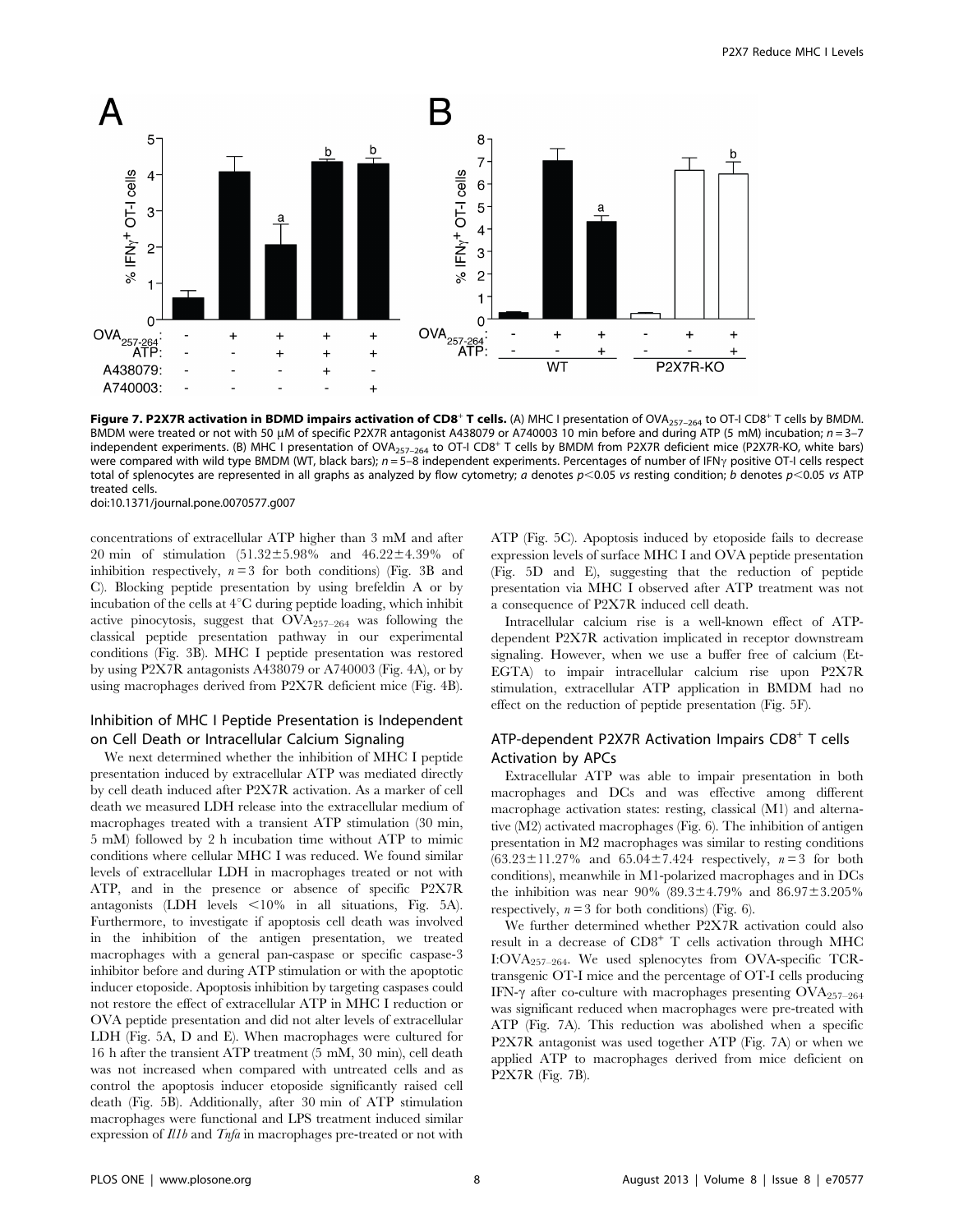## **Discussion**

In this study, we examined the role of P2X7R in the activation of CD8<sup>+</sup> T cells through MHC I complex. We found that P2X7R stimulation in APCs reduces cellular and surface MHC I levels, with the consequence to impair peptide presentation and activation of CD8<sup>+</sup> T cells through MHC class I molecules. Selective blocking or deficiency on P2X7R restored CD8<sup>+</sup> T cell activation in response to extracellular ATP treatment. P2X7R activation did not impair peptide uptake or macrophage viability, but resulted in a reduction of membrane MHC I complexes.

High concentrations of extracellular ATP (in the range of mM) are required to activate P2X7R, this being a unique property of the P2X7R [25], which has been often used to question the functionality of P2X7R in vivo, where it is thought that extracellular ATP levels are below the threshold to activate P2X7R. However, recent studies have found high levels of extracellular ATP associated with damaged and inflamed areas in vivo [10,12,13] and P2X7R itself acting as a pathway for ATP release [26], supporting the idea for P2X7R serving as a positive feedback loop amplifying purinergic signaling in vitro and in vivo. In our study, high concentrations of extracellular ATP promote a decrease on extracellular membrane MHC I protein, without apparent retention in intracellular vesicles, as total cellular MHC I presented the same reduction. This reduction was independent on ATP degradation by ectonucleotidases and subsequent ADP or adenosine signaling, and was found to be specific on P2X7R activation. MHC I reduction induced by P2X7R activation results in the inhibition of antigen presentation through MHC I class complex and the impairment of the activation of  $CD8^+$  T cells, therefore this mechanism appears as a novel repressor of adaptive  $CD8<sup>+</sup>$  T cell immunity. In this study we assessed the percentage of  $IFN\gamma^+$  cells by flow cytometry from OVA-specific TCR-transgenic OT-I mice to determine specific CD8<sup>+</sup> T cell stimulation. In accordance with other studies [27,28], we found that this population was induced after stimulation with the specific OVA antigen presented through MHC I class molecules on APCs. It is known that infection of APCs with some pathogens such as Mycobacterium tuberculosis, influenza A virus or the Japanese encephalitis virus are able to impair CD8<sup>+</sup> T cell activation through MHC I antigen presentation [29,30,31]. This mechanism occurs via a reduction of proteasome function that decreases the production of antigenic peptides [29,30,31]. In our study we have found another pathway to control  $CD8<sup>+</sup>$  T cell activation through the action of ATP as a 'sterile' danger signal in APCs, which involved the reduction of MHC I presenting molecules. In our study P2X7R activation in APCs was able to reduce the activation of CD8<sup>+</sup> cells to produce IFN $\gamma$  by  $\sim$  50%, and this decrease was similar to the reduction of the activation of  $CD8<sup>+</sup>$  cells found after APCs infection [29,30,31].

It is known that MHC I at APCs cell surface could undergo shedding from the plasma membrane by enzymatic processing involving  $\text{Zn}^{2+}$ -dependent membrane-bound metalloproteinases [32,33]. P2X7R can activate different metalloproteinases [34], but the loose of MHC I after P2X7R stimulation did not depend on metalloproteinase activity, since a general metalloproteinase inhibitor or chelation of  $\text{Zn}^{2+}$  had no effect on the reduction of MHC I molecules. The reduction of MHC I was also independent on macrophage cell death and therefore was not an unspecific consequence of reduced cellular function, which is characteristic of early stages of apoptosis. We found that extracellular LDH levels were unchanged in macrophages treated with ATP and inhibition of caspases did not affect the reduction of MHC I. However, recent studies have found that transient stimulation of P2X7R in murine macrophages leads to a delayed cell death several hours later [35,36]. In our experimental set up, we could not found signs of delayed macrophage cell death after a transient ATP application, whereas the classical apoptosis inducer etoposide increased macrophage cell death. The differences on cell viability after P2X7R stimulation found in our study could be explained by the use of different types of macrophages, whereas we used mouse bone marrow derived macrophages, other works reporting high rates of macrophage death use primary mouse peritoneal macrophages [35,36]. Bone marrow derived macrophages present negligible cell death in response to P2X7R activation (5% increase on extracellular LDH after 30 min of 5 mM ATP application), compared to peritoneal macrophages which death level rise close to 80%. Finally, after ATP stimulation, bone marrow derived macrophages were functional, since they were able to increase pro inflammatory gene expression in response to LPS treatment. Therefore, the reduction of MHC I molecules induced by P2X7R activation appears independent on early events of cell death. This idea is further supported by the fact that the apoptosis inducer etoposide did not decrease levels of MHC I or antigen presentation at early times.

Recycled MHC I is usually degraded via the proteasome and under certain circumstances via the lysosomal pathway [9,37,38], and since P2X7R stimulation causes lysosomal desestabiliziation [15], we next discarded that MHC I reduction induced by P2X7R stimulation was due to intracellular degradation, as the lysosome cysteine protease inhibitor E64 or the proteasome inhibitor MG132 had no effect on MHC I levels after ATP treatment. Therefore, we could hypothesize that MHC I is being released following P2X7R activation through an exosome shedding, since it is known that P2X7R induce the release of exosome containing MHC II protein [17]. Although, it is tempting to speculate that in our experimental setup MHC I could follow a microvesicle release pathway, rather than an exosome release, since we found the reduction of MHC I to be independent on intracellular  $Ca^{2+}$  rise, and whereas exosomes release is dependent on intracellular  $Ca<sup>2+</sup>$ [39,40], microvesicle release is a  $Ca^{2+}$ -independent process [15,41].

Effective cross-presentation though MHC I molecules has been very successful in eliminating tumors in mouse model systems, but this success has not yet translated to human cancer patients. Tumor antigens are usually not presented by tumor MHC I molecules and needs to be cross-presented by DCs in order to achieve a strong CTL response against such antigens [42]. Tumor malignant cells also lack MHC I surface expression to escape immune system surveillance [43]. This means that the DC acquires the antigen from the tumor cell and cross-presents it by its own MHC I molecules to activate the corresponding tumorspecific CTLs [42,44,45]. Moreover, tumors present an immunosuppressive environment by the local secretion of inhibitory factors such as IL-10, which inhibit APCs activation and cross-presentation [46,47]. In fact, tumor associated macrophages (TAMs) are in an alternative activation state (the so called M2 macrophages), which displays a reduced pro-inflammatory phenotype and promote tissue growth [48,49]. It has been also found that in the core of solid tumors there are high levels of extracellular ATP [50]. However, such ATP will not promote pro-inflammatory cascades in the tumor APCs, since ATP acting on M2 macrophages is an anti-inflammatory signal blocking the inflammasome and NF-kB signaling [24,51]. In the present work we additionally show that high levels of ATP are able to impair MHC I peptide presentation in both types of activated macrophages, the M1 and M2. This mechanism could serve as a novel pathway for tumor evading immune response by inhibiting tumor peptide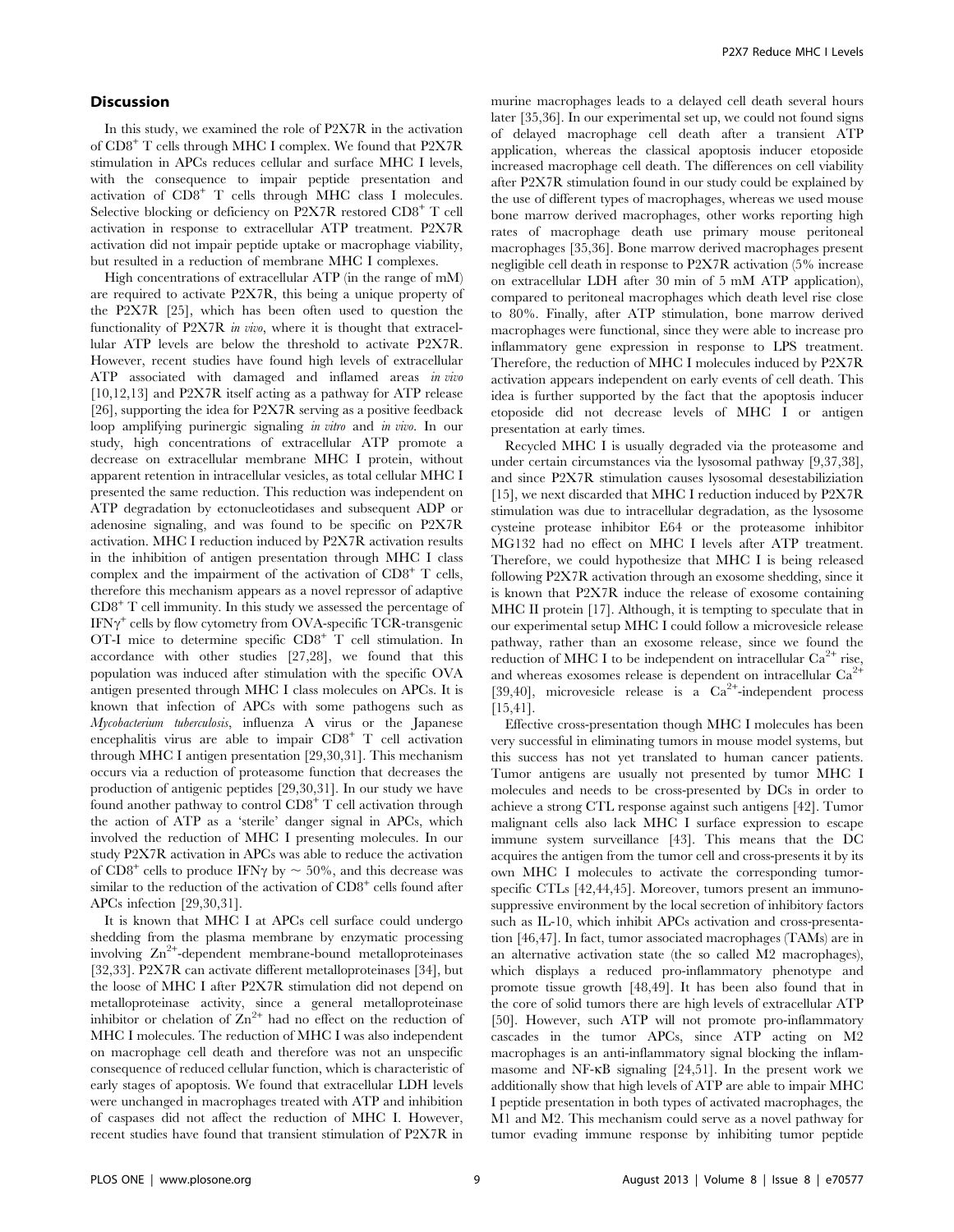presentation via P2X7R activation in TAMs. Furthermore, extracellular ATP in the tumor environment will also promote tumor growth and invasion by activating P2X7R on cancer cells [52,53,54], and we can speculate that in tumor cells P2X7R could also reduce the levels of MHC I to evade the immune system. So overall, in the tumor microenvironment, an anti-P2X7R therapy could represent a novel and effective treatment to  $(i)$  reduce tumor growth/invasion and (ii) increase associated tumor antigen presentation by APCs-MHC I and promote an endogenous tumor specific CTL response.

In conclusion, P2X7R activation is a novel route to impair MHC I activation of CD8 T cells which could be important in anti-tumor immune response.

#### References

- 1. Adams DO, Hamilton TA (1984) The cell biology of macrophage activation. Annu Rev Immunol 2: 283–318.
- 2. Polyak S, Chen H, Hirsch D, George I, Hershberg R, et al. (1997) Impaired class II expression and antigen uptake in monocytic cells after HIV-1 infection. J Immunol 159: 2177–2188.
- 3. Mellman I, Steinman RM (2001) Dendritic cells: specialized and regulated antigen processing machines. Cell 106: 255–258.
- 4. Trombetta ES, Ebersold M, Garrett W, Pypaert M, Mellman I (2003) Activation of lysosomal function during dendritic cell maturation. Science 299: 1400–1403.
- 5. Henderson RA, Michel H, Sakaguchi K, Shabanowitz J, Appella E, et al. (1992) HLA-A2.1-associated peptides from a mutant cell line: a second pathway of antigen presentation. Science 255: 1264–1266.
- 6. Kurts C, Heath WR, Carbone FR, Allison J, Miller JF, et al. (1996) Constitutive class I-restricted exogenous presentation of self antigens in vivo. J Exp Med 184: 923–930.
- 7. Neefjes J, Jongsma ML, Paul P, Bakke O (2011) Towards a systems understanding of MHC class I and MHC class II antigen presentation. Nat Rev Immunol 11: 823–836.
- 8. Win SJ, Ward VK, Dunbar PR, Young SL, Baird MA (2011) Cross-presentation of epitopes on virus-like particles via the MHC I receptor recycling pathway. Immunol Cell Biol 89: 681–688.
- 9. Hughes EA, Hammond C, Cresswell P (1997) Misfolded major histocompatibility complex class I heavy chains are translocated into the cytoplasm and degraded by the proteasome. Proc Natl Acad Sci U S A 94: 1896–1901.
- 10. Barbera-Cremades M, Baroja-Mazo A, Gomez AI, Machado F, Di Virgilio F, et al. (2012) P2X7 receptor-stimulation causes fever via PGE2 and IL-1beta release. FASEB J 26: 2951–2962.
- 11. Idzko M, Hammad H, van Nimwegen M, Kool M, Willart MA, et al. (2007) Extracellular ATP triggers and maintains asthmatic airway inflammation by activating dendritic cells. Nat Med 13: 913–919.
- 12. Weber FC, Esser PR, Muller T, Ganesan J, Pellegatti P, et al. (2010) Lack of the purinergic receptor P2X(7) results in resistance to contact hypersensitivity. J Exp Med 207: 2609–2619.
- 13. Wilhelm K, Ganesan J, Muller T, Durr C, Grimm M, et al. (2010) Graft-versushost disease is enhanced by extracellular ATP activating P2X7R. Nat Med 16: 1434–1438.
- 14. Ferrari D, Pizzirani C, Adinolfi E, Lemoli RM, Curti A, et al. (2006) The P2X7 receptor: a key player in IL-1 processing and release. J Immunol 176: 3877– 3883.
- 15. Lopez-Castejon G, Theaker J, Pelegrin P, Clifton AD, Braddock M, et al. (2010) P2X(7) receptor-mediated release of cathepsins from macrophages is a cytokineindependent mechanism potentially involved in joint diseases. J Immunol 185: 2611–2619.
- 16. Moore SF, MacKenzie AB (2009) NADPH oxidase NOX2 mediates rapid cellular oxidation following ATP stimulation of endotoxin-primed macrophag J Immunol 183: 3302–3308.
- 17. Qu Y, Ramachandra L, Mohr S, Franchi L, Harding CV, et al. (2009) P2X7 receptor-stimulated secretion of MHC class II-containing exosomes requires the ASC/NLRP3 inflammasome but is independent of caspase-1. J Immunol 182: 5052–5062.
- 18. Chessell IP, Hatcher JP, Bountra C, Michel AD, Hughes JP, et al. (2005) Disruption of the P2X7 purinoceptor gene abolishes chronic inflammatory and neuropathic pain. Pain 114: 386–396.
- 19. Keating C, Pelegrin P, Martinez CM, Grundy D (2011) P2X7 receptordependent intestinal afferent hypersensitivity in a mouse model of postinfectious irritable bowel syndrome. J Immunol 187: 1467–1474.
- 20. King BF (2007) Novel P2X7 receptor antagonists ease the pain. Br J Pharmacol 151: 565–567.
- 21. Riteau N, Gasse P, Fauconnier L, Gombault A, Couegnat M, et al. (2010) Extracellular ATP is a danger signal activating P2X7 receptor in lung inflammation and fibrosis. Am J Respir Crit Care Med 182: 774–783.

## Acknowledgments

We thank D. Sancho for OT-I mice, D. Brough for revision of the manuscript and A.I. Gómez and M.C. Baños for cellular technical assistance.

#### Author Contributions

Conceived and designed the experiments: AB-M PP. Performed the experiments: AB-M MB-C. Analyzed the data: AB-M PP. Contributed reagents/materials/analysis tools: PP. Wrote the paper: AB-M PP.

- 22. Arulkumaran N, Unwin RJ, Tam FW (2011) A potential therapeutic role for P2X7 receptor (P2X7R) antagonists in the treatment of inflammatory diseases. Expert Opin Investig Drugs 20: 897–915.
- 23. Solle M, Labasi J, Perregaux DG, Stam E, Petrushova N, et al. (2001) Altered cytokine production in mice lacking P2X(7) receptors. J Biol Chem 276: 125– 132.
- 24. Lopez-Castejon G, Baroja-Mazo A, Pelegrin P (2011) Novel macrophage polarization model: from gene expression to identification of new anti-inflammatory molecules. Cell Mol Life Sci 68: 3095–3107.
- 25. North RA (2002) Molecular physiology of P2X receptors. Physiol Rev 82: 1013– 1067.
- 26. Pellegatti P, Falzoni S, Pinton P, Rizzuto R, Di Virgilio F (2005) A novel recombinant plasma membrane-targeted luciferase reveals a new pathway for ATP secretion. Mol Biol Cell 16: 3659–3665.
- 27. Fransen MF, van Stipdonk MJ, Sluijter M, Schoenberger SP, Melief CJ, et al. (2010) Separate roles for antigen recognition and lymph node inflammation in CD8+ memory T cell formation. J Immunol 185: 3167–3173.
- 28. Maroof A, Beattie L, Kirby A, Coles M, Kaye PM (2009) Dendritic cells matured by inflammation induce CD86-dependent priming of naive CD8+ T cells in the absence of their cognate peptide antigen. J Immunol 183: 7095–7103.
- 29. Aleyas AG, Han YW, Patil AM, Kim SB, Kim K, et al. (2012) Impaired crosspresentation of CD8alpha(+) CD11c(+) dendritic cells by Japanese encephalitis virus in a TLR2/MyD88 signal pathway-dependent manner. Eur J Immunol doi:10.1002/eji.201142052.
- 30. Simmons DP, Canaday DH, Liu Y, Li Q, Huang A, et al. (2010) Mycobacterium tuberculosis and TLR2 agonists inhibit induction of type I IFN and class I MHC antigen cross processing by TLR9. J Immunol 185: 2405– 2415.
- 31. Smed-Sorensen A, Chalouni C, Chatterjee B, Cohn L, Blattmann P, et al. (2012) Influenza A virus infection of human primary dendritic cells impairs their ability to cross-present antigen to CD8 T cells. PLoS Pathog 8: e1002572.
- 32. Santos SG, Powis SJ, Arosa FA (2004) Misfolding of major histocompatibility complex class I molecules in activated T cells allows cis-interactions with receptors and signaling molecules and is associated with tyrosine phosphorylation. J Biol Chem 279: 53062–53070.
- 33. Demaria S, Schwab R, Gottesman SR, Bushkin Y (1994) Soluble beta 2 microglobulin-free class I heavy chains are released from the surface of activated and leukemia cells by a metalloprotease. J Biol Chem 269: 6689–6694.
- 34. Gu BJ, Wiley JS (2006) Rapid ATP-induced release of matrix metalloproteinase 9 is mediated by the P2X7 receptor. Blood 107: 4946–4953.
- 35. Hanley PJ, Kronlage M, Kirschning C, del Rey A, Di Virgilio F, et al. (2012) Transient P2X7 receptor activation triggers macrophage death independent of Toll-like receptors 2 and 4, caspase-1, and pannexin-1 proteins. J Biol Chem 287: 10650–10663.
- 36. Marques-da-Silva C, Chaves MM, Rodrigues JC, Corte-Real S, Coutinho-Silva R, et al. (2011) Differential modulation of ATP-induced P2X7-associated permeabilities to cations and anions of macrophages by infection with Leishmania amazonensis. PLoS One 6: e25356.
- 37. Compeer EB, Flinsenberg TW, van der Grein SG, Boes M (2012) Antigen processing and remodeling of the endosomal pathway: requirements for antigen cross-presentation. Front Immunol 3: 37.
- 38. Gromme M, Uytdehaag FG, Janssen H, Calafat J, van Binnendijk RS, et al. (1999) Recycling MHC class I molecules and endosomal peptide loading. Proc Natl Acad Sci U S A 96: 10326-10331.
- 39. Hsu C, Morohashi Y, Yoshimura S, Manrique-Hoyos N, Jung S, et al. (2010) Regulation of exosome secretion by Rab35 and its GTPase-activating proteins TBC1D10A-C. J Cell Biol 189: 223–232.
- 40. Savina A, Furlan M, Vidal M, Colombo MI (2003) Exosome release is regulated by a calcium-dependent mechanism in K562 cells. J Biol Chem 278: 20083– 20090.
- 41. MacKenzie A, Wilson HL, Kiss-Toth E, Dower SK, North RA, et al. (2001) Rapid secretion of interleukin-1beta by microvesicle shedding. Immunity 15: 825–835.